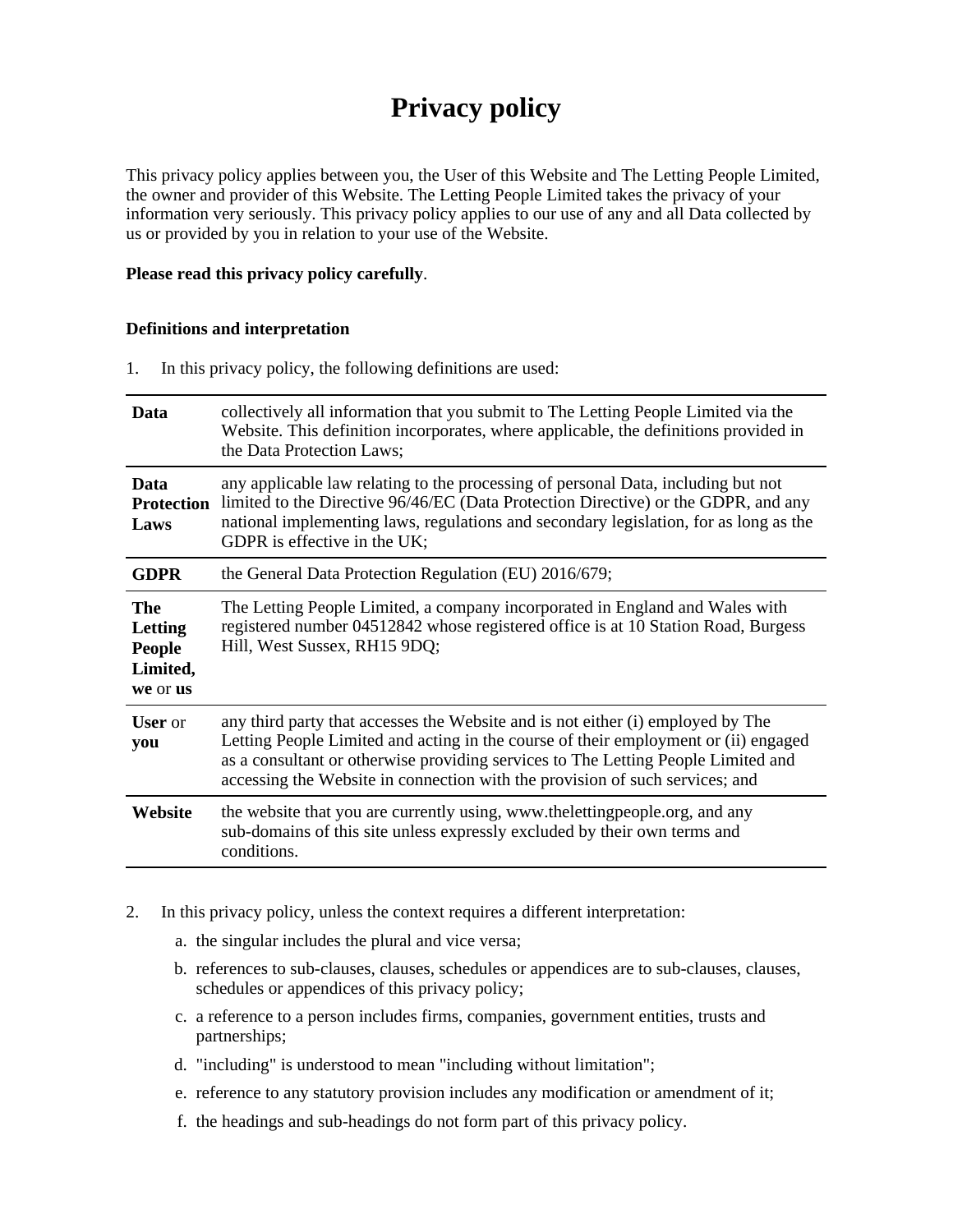# **Scope of this privacy policy**

- 3. This privacy policy applies only to the actions of The Letting People Limited and Users with respect to this Website. It does not extend to any websites that can be accessed from this Website including, but not limited to, any links we may provide to social media websites.
- 4. For purposes of the applicable Data Protection Laws, The Letting People Limited is the "data controller". This means that The Letting People Limited determines the purposes for which, and the manner in which, your Data is processed.

# **Data collected**

- 5. We may collect the following Data, which includes personal Data, from you:
	- a. name;
	- b. date of birth;
	- c. gender;
	- d. job title;
	- e. profession;
	- f. contact Information such as email addresses and telephone numbers;
	- g. financial information such as credit / debit card numbers;
		- in each case, in accordance with this privacy policy.

# **How we collect Data**

- 6. We collect Data in the following ways:
	- a. data is given to us by you; and
	- b. data is collected automatically.

# **Data that is given to us by you**

- 7. The Letting People Limited will collect your Data in a number of ways, for example:
	- a. when you contact us through the Website, by telephone, post, e-mail or through any other means;
	- b. when you register with us and set up an account to receive our products/services;
	- c. when you make payments to us, through this Website or otherwise;
	- d. when you elect to receive marketing communications from us;
	- e. when you use our services;

in each case, in accordance with this privacy policy.

# **Data that is collected automatically**

- 8. To the extent that you access the Website, we will collect your Data automatically, for example:
	- a. we automatically collect some information about your visit to the Website. This information helps us to make improvements to Website content and navigation, and includes your IP address, the date, times and frequency with which you access the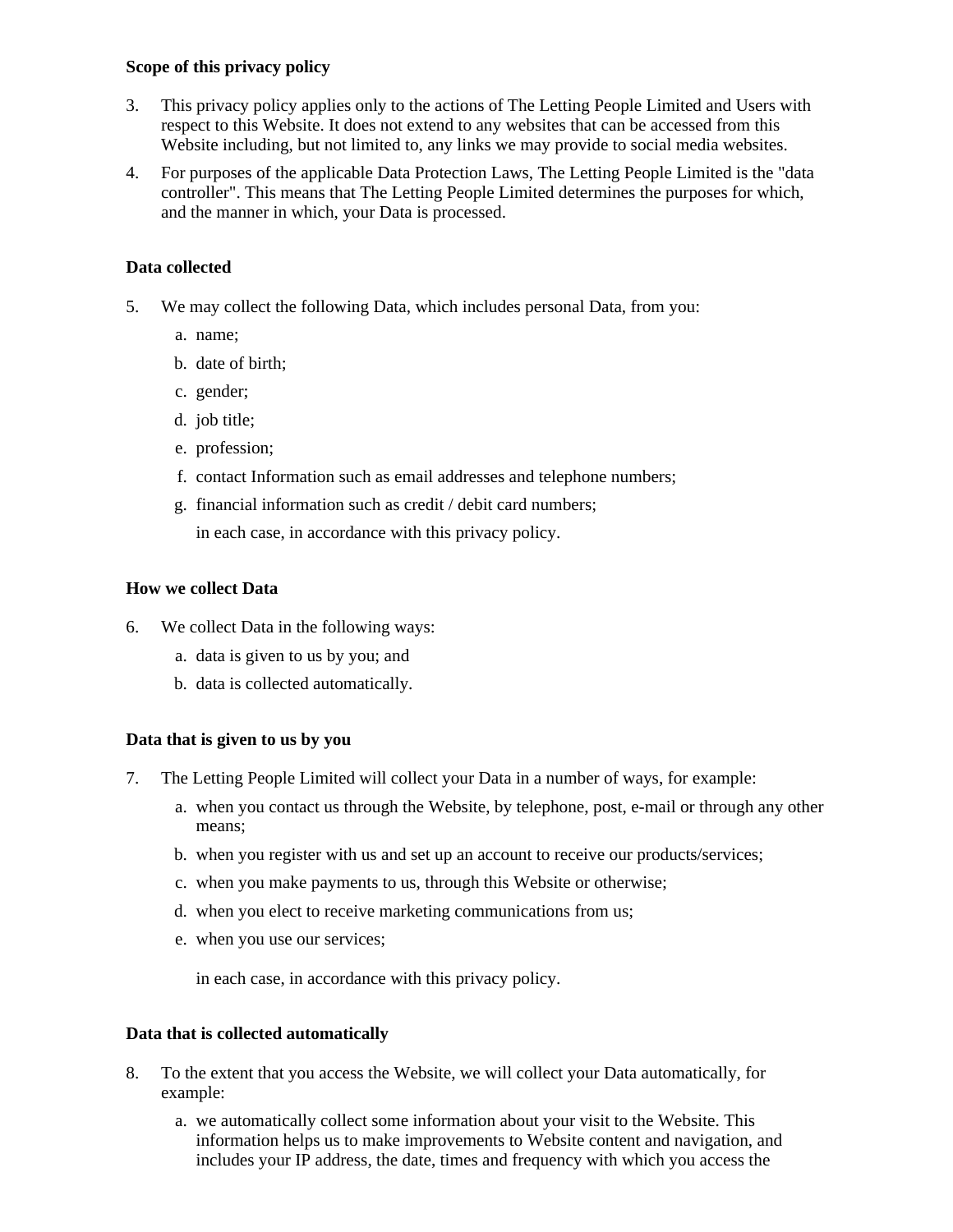Website and the way you use and interact with its content.

#### **Our use of Data**

- 9. Any or all of the above Data may be required by us from time to time in order to provide you with the best possible service and experience when using our Website. Specifically, Data may be used by us for the following reasons:
	- a. internal record keeping;
	- b. improvement of our products / services;

in each case, in accordance with this privacy policy.

- 10. We may use your Data for the above purposes if we deem it necessary to do so for our legitimate interests. If you are not satisfied with this, you have the right to object in certain circumstances (see the section headed "Your rights" below).
- 11. When you register with us and set up an account to receive our services, the legal basis for this processing is the performance of a contract between you and us and/or taking steps, at your request, to enter into such a contract.

#### **Who we share Data with**

- 12. We may share your Data with the following groups of people for the following reasons:
	- a. any of our group companies or affiliates \_\_\_\_\_\_\_\_\_\_\_\_\_\_;
	- b. our employees, agents and/or professional advisors \_\_\_\_\_\_\_\_\_\_\_\_\_;
	- c. third party service providers who provide services to us which require the processing of personal data - \_\_\_\_\_\_\_\_\_\_\_\_\_;
	- d. third party payment providers who process payments made over the Website -
	- e. relevant authorities \_\_\_\_\_\_\_\_\_\_\_\_;

\_\_\_\_\_\_\_\_\_\_\_\_\_\_\_;

in each case, in accordance with this privacy policy.

#### **Keeping Data secure**

- 13. We will use technical and organisational measures to safeguard your Data, for example:
	- a. access to your account is controlled by a password and a user name that is unique to you.
	- b. we store your Data on secure servers.
	- c. payment details are encrypted using SSL technology (typically you will see a lock icon or green address bar (or both) in your browser when we use this technology.
- 14. Technical and organisational measures include measures to deal with any suspected data breach. If you suspect any misuse or loss or unauthorised access to your Data, please let us know immediately by contacting us via this e-mail address: enquiry@thelettingpeople.org.
- 15. If you want detailed information from Get Safe Online on how to protect your information and your computers and devices against fraud, identity theft, viruses and many other online problems, please visit www.getsafeonline.org. Get Safe Online is supported by HM Government and leading businesses.

# **Data retention**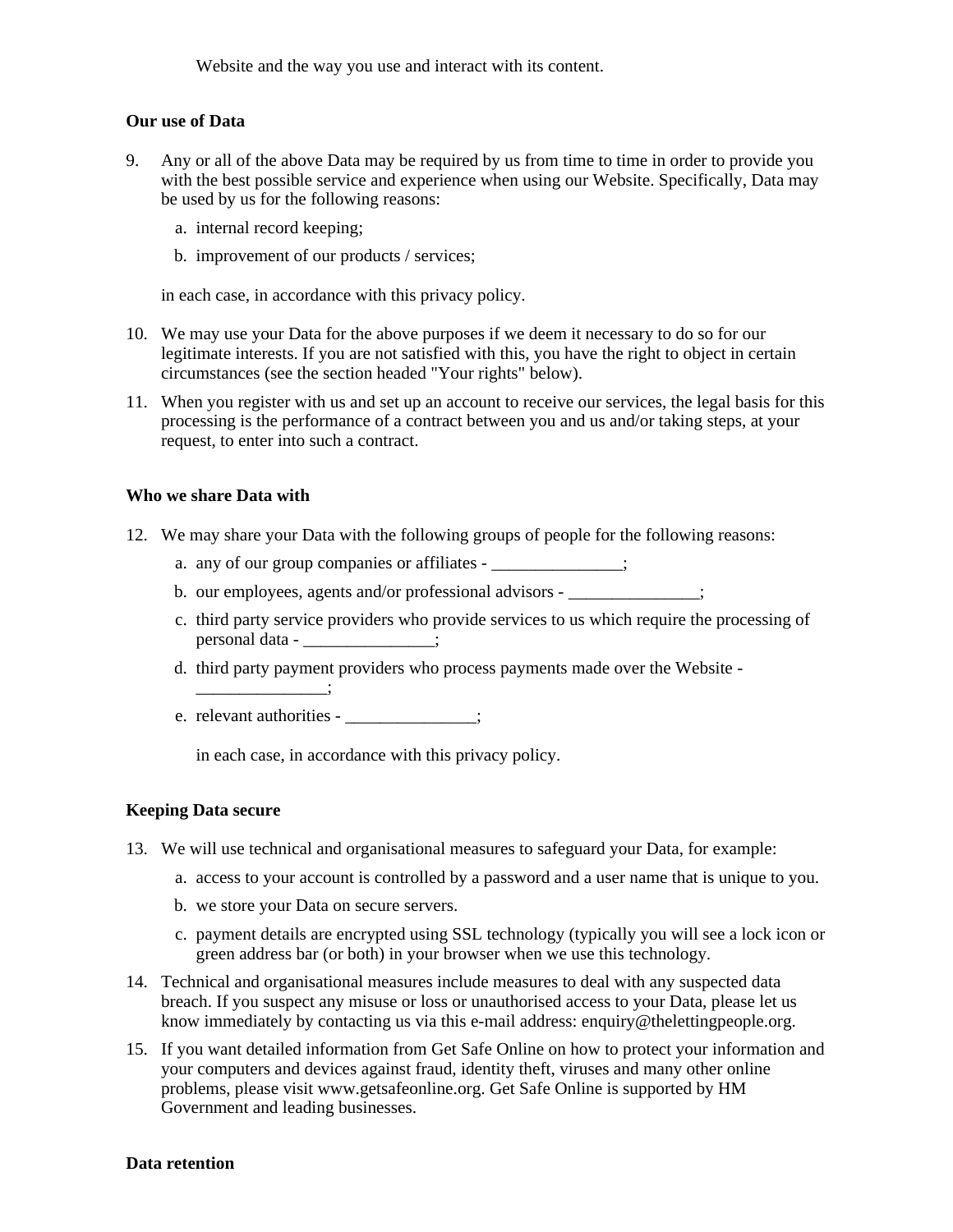- 16. Unless a longer retention period is required or permitted by law, we will only hold your Data on our systems for the period necessary to fulfil the purposes outlined in this privacy policy or until you request that the Data be deleted.
- 17. Even if we delete your Data, it may persist on backup or archival media for legal, tax or regulatory purposes.

# **Your rights**

- 18. You have the following rights in relation to your Data:
	- a. **Right to access** the right to request (i) copies of the information we hold about you at any time, or (ii) that we modify, update or delete such information. If we provide you with access to the information we hold about you, we will not charge you for this, unless your request is "manifestly unfounded or excessive." Where we are legally permitted to do so, we may refuse your request. If we refuse your request, we will tell you the reasons why.
	- b. **Right to correct** the right to have your Data rectified if it is inaccurate or incomplete.
	- c. **Right to erase** the right to request that we delete or remove your Data from our systems.
	- d. **Right to restrict our use of your Data** the right to "block" us from using your Data or limit the way in which we can use it.
	- e. **Right to data portability** the right to request that we move, copy or transfer your Data.
	- f. **Right to object** the right to object to our use of your Data including where we use it for our legitimate interests.
- 19. To make enquiries, exercise any of your rights set out above, or withdraw your consent to the processing of your Data (where consent is our legal basis for processing your Data), please contact us via this e-mail address: enquiry@thelettingpeople.org.
- 20. If you are not satisfied with the way a complaint you make in relation to your Data is handled by us, you may be able to refer your complaint to the relevant data protection authority. For the UK, this is the Information Commissioner's Office (ICO). The ICO's contact details can be found on their website at https://ico.org.uk/.
- 21. It is important that the Data we hold about you is accurate and current. Please keep us informed if your Data changes during the period for which we hold it.

# **Links to other websites**

22. This Website may, from time to time, provide links to other websites. We have no control over such websites and are not responsible for the content of these websites. This privacy policy does not extend to your use of such websites. You are advised to read the privacy policy or statement of other websites prior to using them.

#### **Changes of business ownership and control**

23. The Letting People Limited may, from time to time, expand or reduce our business and this may involve the sale and/or the transfer of control of all or part of The Letting People Limited. Data provided by Users will, where it is relevant to any part of our business so transferred, be transferred along with that part and the new owner or newly controlling party will, under the terms of this privacy policy, be permitted to use the Data for the purposes for which it was originally supplied to us.